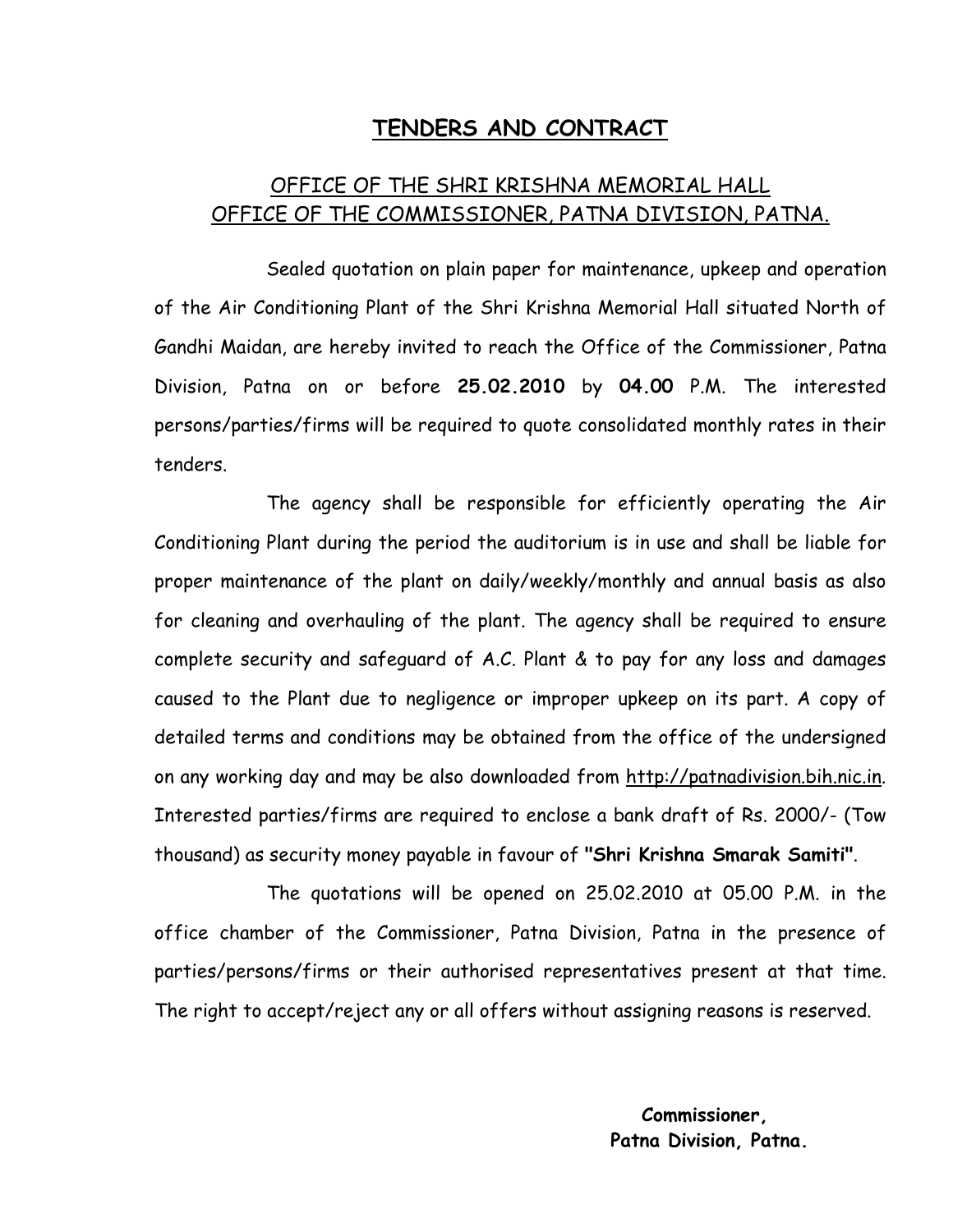## ANNEXURE – 1

Terms and conditions for maintenance, operation and overhauling of Air Conditioning Plant.

\* \* \* \* \* \* \* \* \* \* \* \* \* \* \* \* \* \* \* \* \* \* \* \* \* \* \* \* \* \* \* \* \* \* \* \* \* \* \* \* \* \* \* \* \* \* \* \* \*

- 1. The agency shall be liable for complete security and protection of the Air Conditioning Plant and the equipments related thereto, and shall be liable to pay for any loss or damage caused to the plant or its equipments due to its negligence.
- 2. The agency shall be totally responsible for operation, maintenance & overhauling of the Air Conditioning Plant of the Main Hall and the adjoining Conference Hall located in the building.
- 3. The agency will be required to depute its own Senior Technician alongwith an operator at S. K. Memorial Hall for proper supervision & maintenance of Air Conditioning Plant round the clock.
- 4. The agency shall be liable for proper maintenance and upkeep of the plant and machines including electrical units and switch gears and the checking of fitness of the plant will be required to be done daily.

Weekly, monthly/periodical and annual checking, cleaning and overhauling as laid down in the mannual of the plant shall be performed by the Agency to the satisfaction of the Committee or its authorised representative. In this regard the agency shall maintain log–book(s) and observe statutory requirement for safety, operation & maintenance of the plant and take proper precautions where required. The Committee shall have authority to get the above checked from time to time through its authorised representative, however the Care taker will inspect Log Book etc. on the day to day basis. Accordingly the Agency will be required to submit the said report before the Chairman for perusal as and when required.

- 5. The agency shall also be liable for proper maintenance of the Water cooler kept for drinking purpose. This will be an additional requirement to be performed by the Agency, other than the upkeep of the A.C. Plant.
- 6. The agency shall be liable to provide all spare and routine consumable items for maintenance of the plant machinery.
- 7. The agency shall be liable for any repair and replacement caused to the AC Plant system during the contract.